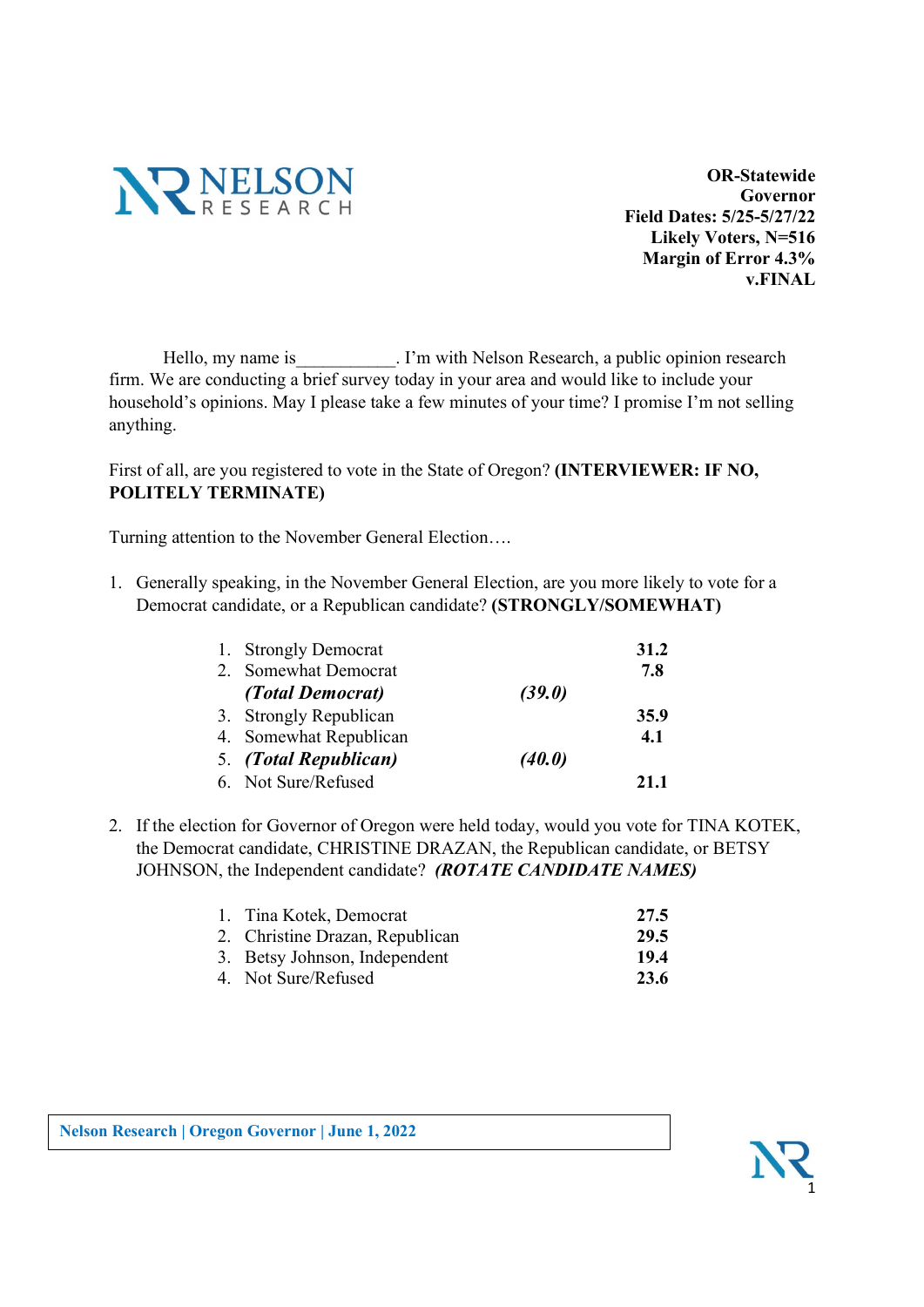## **DEMOGRAPHICS**

#### 3. GENDER:

| 1. Male    | 48.4            |
|------------|-----------------|
| $2$ Famala | 51 <sub>6</sub> |

2. Female 51.6 51.6 2. Female 51.6 51.6 51.6 4. AGE: Are you between the ages of…?

| $1. \quad 18-34$    | 11.0 |
|---------------------|------|
| 2. 35-59            | 40.7 |
| $3.60+$             | 48.3 |
| 4. Not Sure/Refused |      |

5. EDUCATION: What is the last year of schooling that you have completed?

| 1. Some high school     | 1.0  |
|-------------------------|------|
| 2. High school graduate | 11.6 |
| 3. Some college         | 32.4 |
| 4. College graduate     | 29.7 |
| 5. Post-graduate        | 19.2 |
| 6. Not Sure/Refused     | 6.2  |

#### 6. INCOME LEVEL: Which of the following best describes your current household income?

| 1. Under \$50,000     | 20.5 |
|-----------------------|------|
| 2. \$50,000-\$100,000 | 29.1 |
| 3. Over \$100,000     | 26.6 |
| 4. Not Sure/Refused   | 23.8 |

## 7. VOTER HISTORY: (INTERVIEWERS; PLEASE RECORD FROM THE PHONE LIST – SEE INSTRUCTION SHEET FOR PROCEDURE)

| 1. Voted in 1 Out Of 4 Elections | 13.8 |  |
|----------------------------------|------|--|
| 2. Voted in 2 Out Of 4 Elections | 19.4 |  |
| 3. Voted in 3 Out Of 4 Elections | 20.5 |  |
| 4. Voted in 4 Out Of 4 Elections | 45.9 |  |
| 5. New Voters                    | 0.4  |  |

Nelson Research | Oregon Governor | June 1, 2022